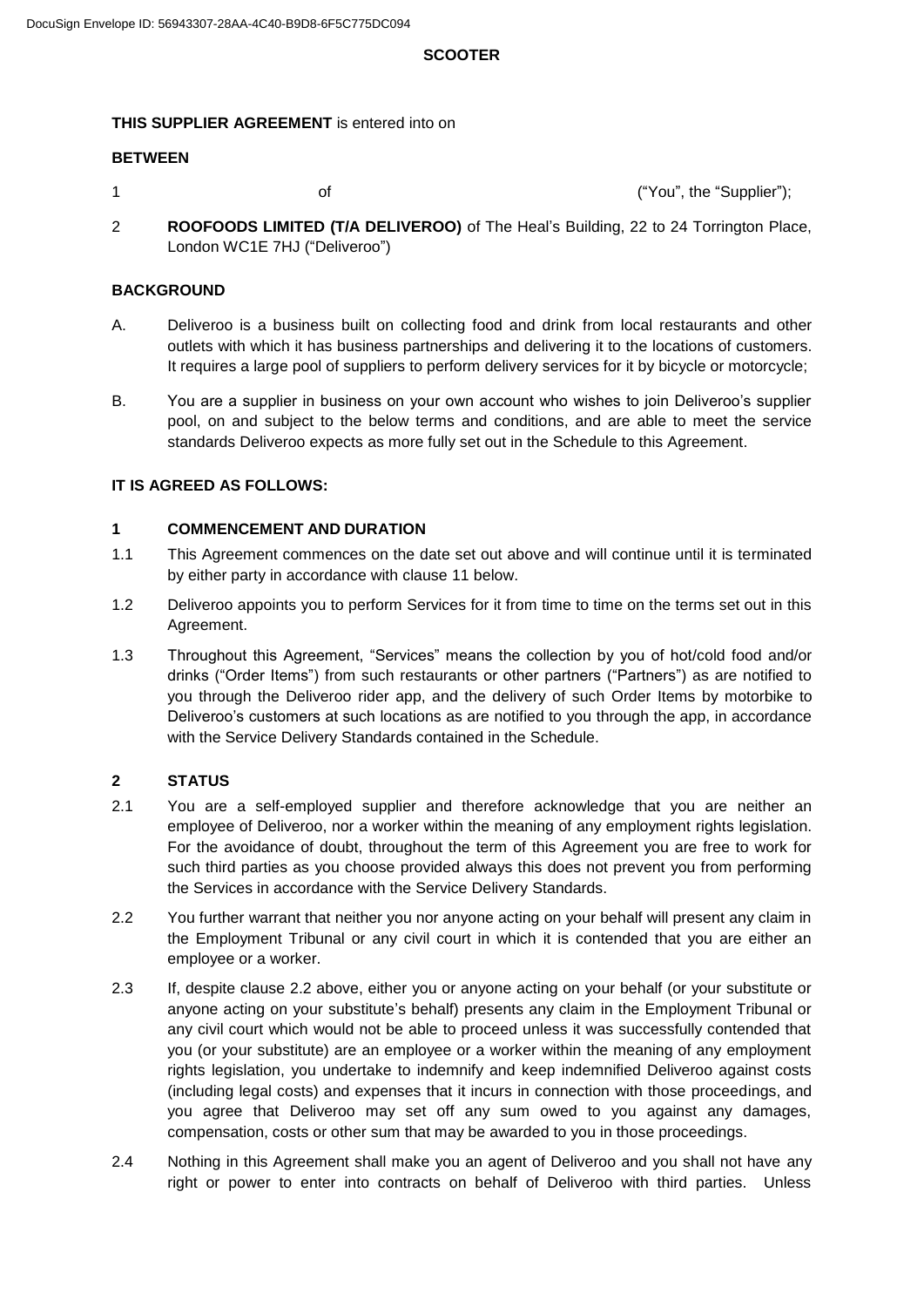$-2 -$ 

specifically authorised to do so by Deliveroo, you shall not have any authority to incur any expenditure in the name of Deliveroo.

### **3 PERFORMING THE SERVICES - PRACTICALITIES**

- 3.1 Deliveroo is not obliged to make available any minimum level or amount of work to you, nor are you obliged to perform any minimum level or amount of work.
- 3.2 Without prejudice to clause 3.1, when applying to join Deliveroo's supplier pool and at regular intervals thereafter you will provide an indication of the time periods during the week in which you typically expect to be available to work. Deliveroo places reliance on such indications provided by suppliers in planning to meet customer demand. We accordingly expect you to inform a member of the Operations Team if this changes materially, and reserve the right to terminate this Agreement if you are no longer able to work at time periods which meet Deliveroo's needs.
- 3.3 During your onboarding process, you will have discussed with a member of the Operations Team the level of demand for suppliers within your zone and consequently the level of availability to perform Services which Deliveroo expects you to provide. You are expected to be as flexible as you can to meet Deliveroo's needs.
- 3.4 It is your responsibility to engage with the Staffomatic system at regular intervals. This is the means by which you will confirm your availability and willingness to perform Services in a particular zone during a particular time period.
- 3.5 When you have confirmed your availability to perform Services during a particular time period, it is your responsibility to log on to the app during this period and to accept actively any orders in your zone which you are able to accept.
- 3.6 You will ensure that you perform the Services in accordance with the Service Delivery Standards set out in the Schedule, including the standards of dress contained there. However, and for the avoidance of doubt, you will not be subject to the supervision, direction or control of Deliveroo in performing the Services.
- 3.7 You must immediately notify a member of the Operations Team if you become unable to work during a time period that you have previously agreed to work in accordance with clause 3.4, and explain the reasons for this. For the avoidance of doubt, no fee shall be payable in respect of such period.

## **4 EQUIPMENT**

- 4.1 You will supply either an iPhone or Android smartphone (or such other make of phone as may subsequently be notified to you by Deliveroo) and ensure that it is sufficiently charged and subject to a current mobile phone subscription which enables you to access voice and data services at all times while this Agreement is in force.
- 4.2 You will download and install, or permit Deliveroo to download and install, such applications as are required for you to be able to perform the Services and will also apply any and all new versions, revisions and fixes to such software as may be required by Deliveroo from time to time.
- 4.3 You will supply your own motorbike for the purposes of providing the Services. You will ensure that at all times your motorbike is clean, in a good state of repair, and roadworthy, covered by a current MOT certificate, and has up-to-date road tax.
- 4.4 You will not, at any time, ride the motorbike while under the influence of drugs or alcohol. You acknowledge that you are responsible for all and any charges, penalties and fines relating to your usage of the motorbike, including but not limited to parking charges, congestion charges and traffic offences.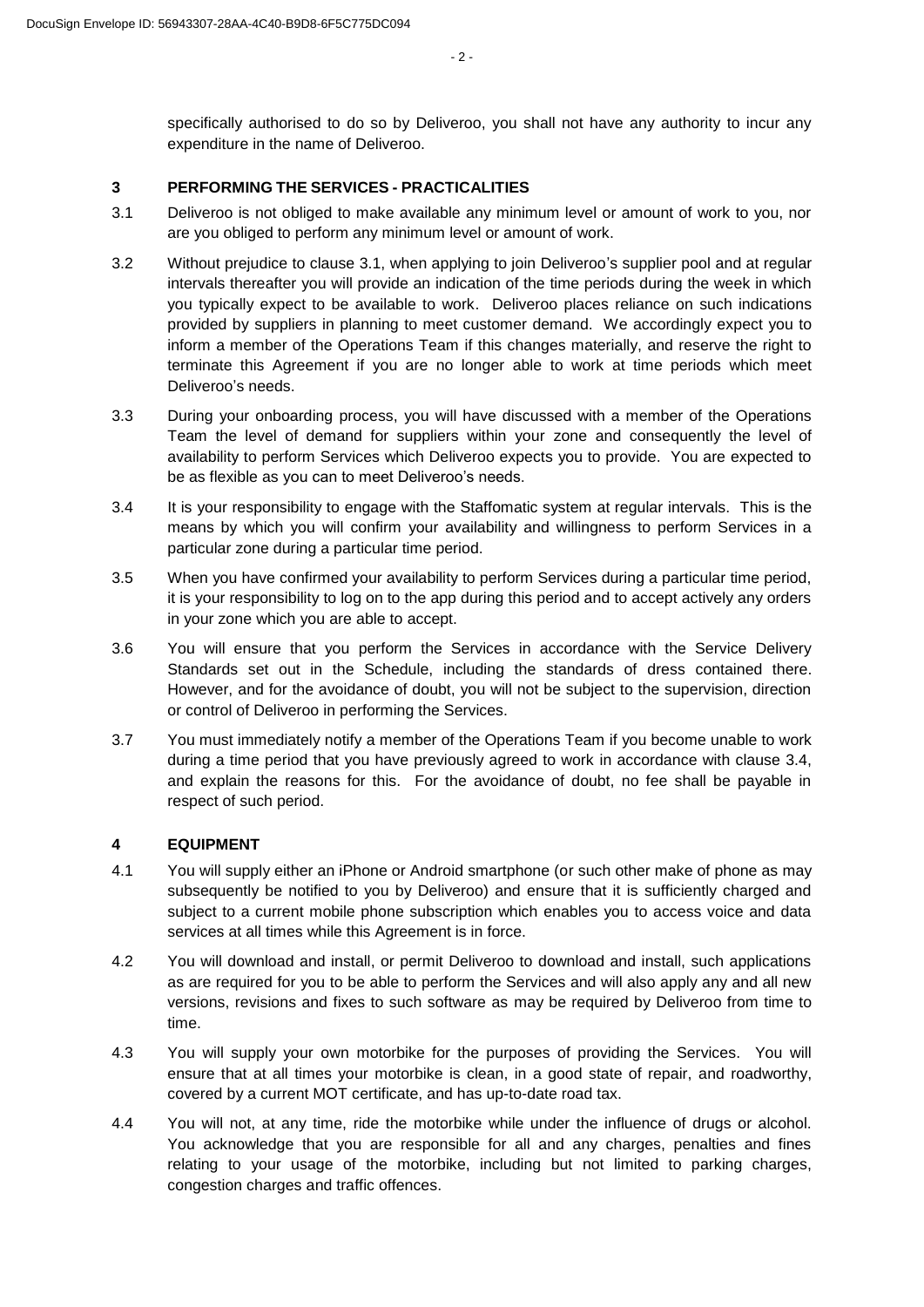- 4.5 You will provide (either personally or by way of purchase of the equipment pack referred to in 4.7), and at all times when providing the Services wear, your own safety helmet which you will ensure is safe to be worn and in a good state of repair.
- 4.6 You will immediately inform a member of the Operations Team if you are involved in any accident when using your motorbike while performing the Services or are arrested in respect of a cycling offence (including but not limited to dangerous cycling, careless or inconsiderate cycling, or cycling while under the influence of drink or drugs).
- 4.7 Upon entering into this Agreement, you will be pay a deposit of [£150] and receive an equipment pack containing a waterproof jacket, waterproof trousers, phone mount, thermal bag, battery pack, and branded stickers. On termination of the Agreement, provided the equipment is in a good state of repair (to be determined by Deliveroo in its sole discretion), your deposit will be returned. You will be required to supply a box for the transportation of orders.
- 4.8 You agree that Deliveroo equipment, and in particular the Deliveroo box, must never be used for any purpose other than performing the Services.

#### **5 FEES AND INVOICING**

- 5.1 Deliveroo will pay you a fee of £3.75 for each completed delivery. This fee may be varied depending on the day, time and location and any changes will be notified to you in advance by Rider Operations. A delivery, for these purposes, being the collection of Order Items from a Partner and delivery to a customer of Deliveroo.
- 5.2 You will also be entitled to a petrol allowance calculated in the following manner: (i) Deliveroo estimates the distance driven by you based on GPS co-ordinates; (2) Deliveroo assumes an 18km/litre fuel economy standard; (3) Deliveroo assumes a price per litre of petrol as notified to you depending on local market considerations.
- 5.3 You will invoice fees and any applicable petrol allowance fortnightly in respect of Services provided in the previous fortnight. Each invoice must be accompanied by a description of the Services provided and such other information as Deliveroo may reasonably require from time to time. Deliveroo will make available to you an electronic facility to enable you to prepare and submit your invoices to Deliveroo in a timely manner. Subject to satisfactory and timely submission of invoices, Deliveroo will pay your fees and petrol allowance by electronic transfer to your nominated bank account.
- 5.4 You may keep any tips or gratuities paid to you directly by any of Deliveroo's customers in respect of Services provided by you under this Agreement.
- 5.5 You will indemnify Deliveroo and keep Deliveroo indemnified against any claim or demand made against Deliveroo in respect of any income tax, value added tax, any other tax or national insurance or social security contributions due on fees payable under this Agreement and against any interest or penalties imposed in connection with any such tax or contributions. You will inform Deliveroo of your tax reference number on request. Deliveroo may at its option satisfy such indemnity in whole or in part by way of deductions from any payments owed to you.

## **6 WARRANTIES**

- 6.1 As strict conditions of this Agreement you warrant that:
	- (a) You are a self-employed independent contractor in business on your own account;
	- (b) You have the right to reside and work in the United Kingdom and have all necessary visas, licenses and permits allowing you to do so;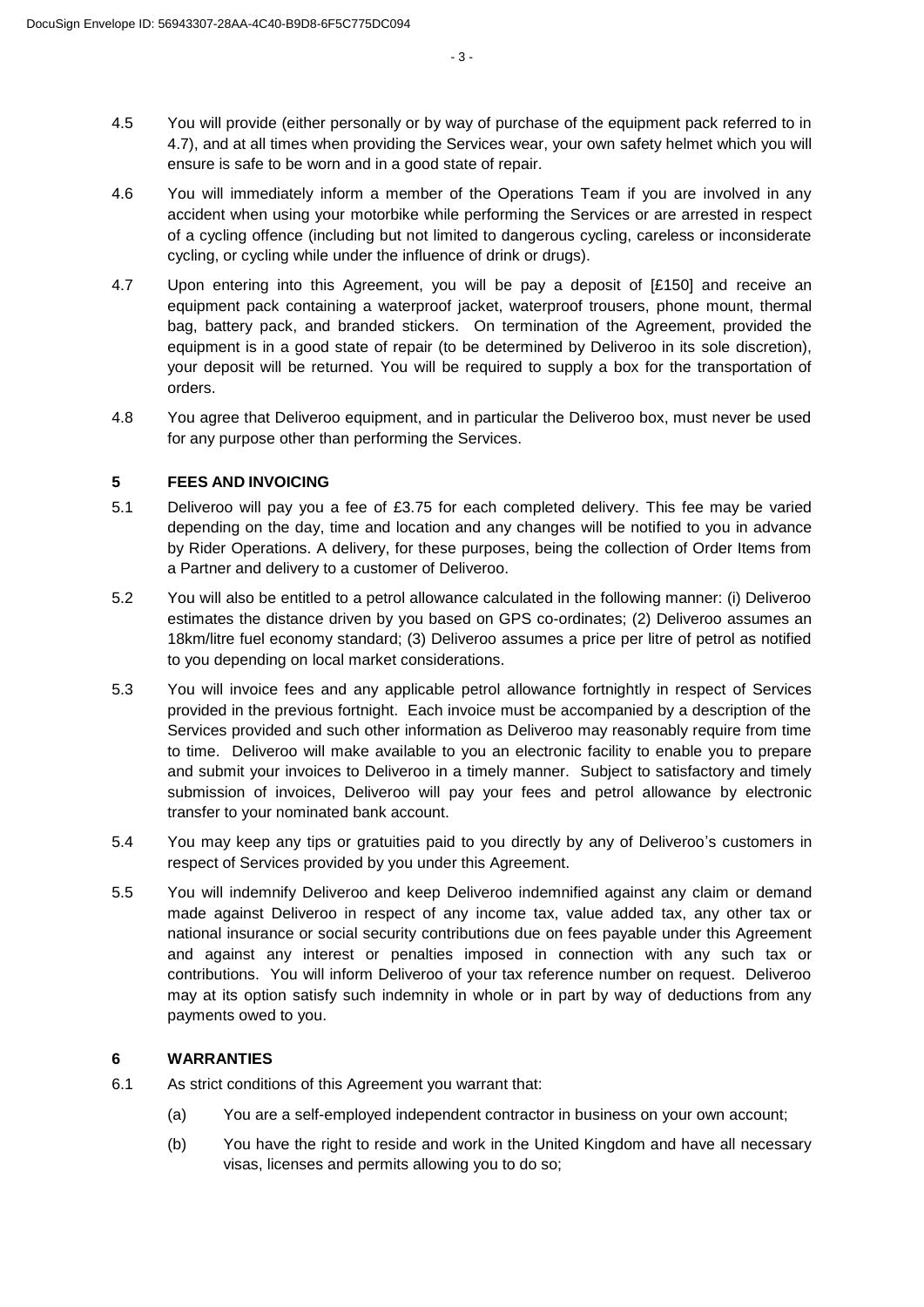- (c) You hold, and will continue to hold, a clean driver's license which permits you to drive the motor scooter in the UK, and will notify Deliveroo immediately should this cease to be the case;
- (d) You hold, and will continue to hold, valid motor vehicle insurance in respect of the motor scooter and will notify Deliveroo immediately should this cease to be the case;
- (e) You will account to HMRC and any other appropriate authorities for any income tax or national insurance contributions due in respect of sums payable in connection with this Agreement;
- (f) You are not registered for VAT and at no time during the life of this Agreement shall your UK turnover of taxable goods and services in any tax year exceed (or be likely to exceed) the applicable VAT threshold and will notify Deliveroo immediately should this warranty cease to be true or be at material risk of becoming untrue;
- (g) You have never been convicted of any criminal offence; and
- (h) You will comply with the Service Delivery Standards.

#### **7 INSURANCE**

7.1 You will obtain at your own cost appropriate insurance which shall remain in force in respect of the provision of the Services by you throughout the life of this Agreement, either by availing yourself of a group insurance policy put in place by Deliveroo, or obtaining equivalent cover on your own account. You shall, on request, supply copies of such policies together with evidence that the relevant premiums have been paid to Deliveroo.

#### **8 LIABILITY AND INDEMNITY**

8.1 You acknowledge and agree that you are personally responsible for the performance of the Services, regardless of whether actually performed by you, and accordingly accept liability for any costs, claims, proceedings, damages, losses, expenses or other liabilities (including legal costs) (together, "Losses") threatened, suffered or incurred by Deliveroo as a result of your negligent provision of the Services or failure to ensure that the Services are provided with a sufficient standard of care. You agree to indemnify and keep indemnified Deliveroo against all such Losses.

#### **9 RIGHT TO APPOINT SUBSTITUTE**

9.1 While as a general rule you are expected to perform the Services personally you do have the right, without the need to obtain Deliveroo's prior approval, to arrange with another registered Deliveroo driver/cyclist for them to perform a particular delivery or deliveries on your behalf. In such event you acknowledge that this will be a private arrangement between you and that individual and you will continue to bear full responsibility for meeting the Service Delivery Standards in relation to such delivery and all other obligations under this Agreement. You will continue to invoice Deliveroo in accordance with this Agreement, and shall be wholly responsible for the remuneration of your substitute.

### **10 CONFIDENTIALITY AND DETRIMENTAL REMARKS**

- 10.1 Both during the term of this Agreement and following its termination you must not (unless required to do so by law, protected in doing so by a legal right of protected disclosure or doing so in properly providing the Services):
	- (a) disclose any of Deliveroo's trade secrets or confidential information to any person; or
	- (b) use any of Deliveroo's trade secrets or confidential information for any purposes other than Deliveroo's.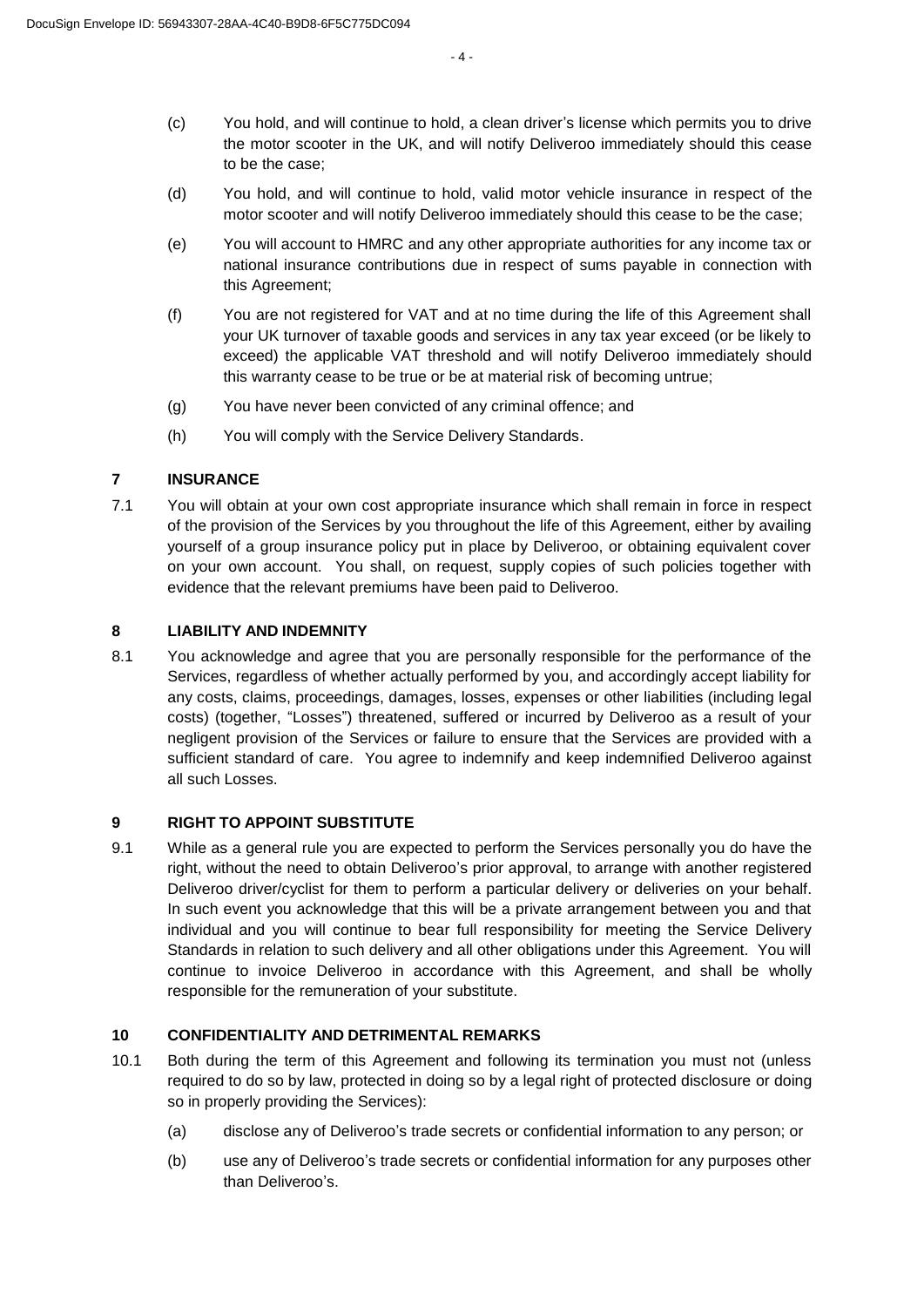- 10.2 The words "confidential information" include but are not limited to:
	- (a) personal data identifying or relating to any of Deliveroo's customers (including but not limited to names, addresses and other personal information such as dietary requirements and details of other household members), suppliers or employees;
	- (b) training materials, and other confidential material provided to you during the course of Deliveroo's onboarding process;
	- (c) details of relationships or arrangements with Deliveroo's other suppliers and business partners, including but not limited to restaurants;
	- (d) details of Deliveroo's business methods, finances, pricing strategy, marketing or development plans or strategies; and
	- (e) any other information you know to have been divulged to you by Deliveroo, or by a third party in the course of performing the Services, in confidence.
- 10.3 You will not make, directly or indirectly, any detrimental or derogatory comments about Deliveroo, its officers, employees, business partners (including restaurants) or suppliers (including other drivers and cyclists), either verbally or in writing, including in particular but not limited to on any social media platform or forum. A failure to comply with these obligations shall be considered a serious breach of this agreement.

#### **11 TERMINATION**

- 11.1 Deliveroo may terminate this Agreement at any time and for any reason on giving you not less than one week's notice in writing, and you may terminate this agreement at any time and for any reason on giving Deliveroo not less than two weeks' notice in writing.
- 11.2 Without prejudice to 11.1 above, Deliveroo also reserves the right to terminate this agreement with immediate effect in the event of any serious or material breach by you of any obligation owed to Deliveroo.
- 11.3 Upon termination of this Agreement, you shall be entitled to invoice Deliveroo in respect of Services performed by you up to the date termination takes effect but you acknowledge you have no other right to any further or final payments in respect of termination or severance or otherwise from us.
- 11.4 Upon termination of this Agreement for whatever reason, you shall deliver to Deliveroo all property belonging to Deliveroo which is in your possession or control, and permit Deliveroo to disable and / or remove from your smartphone any Deliveroo application. You shall also permit Deliveroo to re-purchase from you any equipment you purchased from Deliveroo on commencement in accordance with clause 4.
- 11.5 Following the termination of this Agreement you will no longer represent yourself as being connected in any way with the business of Deliveroo, and in particular shall no longer wear any Deliveroo branded apparel.

## **12 DATA PROTECTION AND MONITORING**

- 12.1 You acknowledge that Deliveroo may need to process personal data about you for a variety of legal and administrative purposes. This data may include information relating to arrangements with you and your performance of the Services and for the purposes of record keeping and invoicing.
- 12.2 You may have access to personal data about the employees, customers and suppliers of Deliveroo. If the performance of the Services involves you processing personal data (whether as data controller or data processor), you must: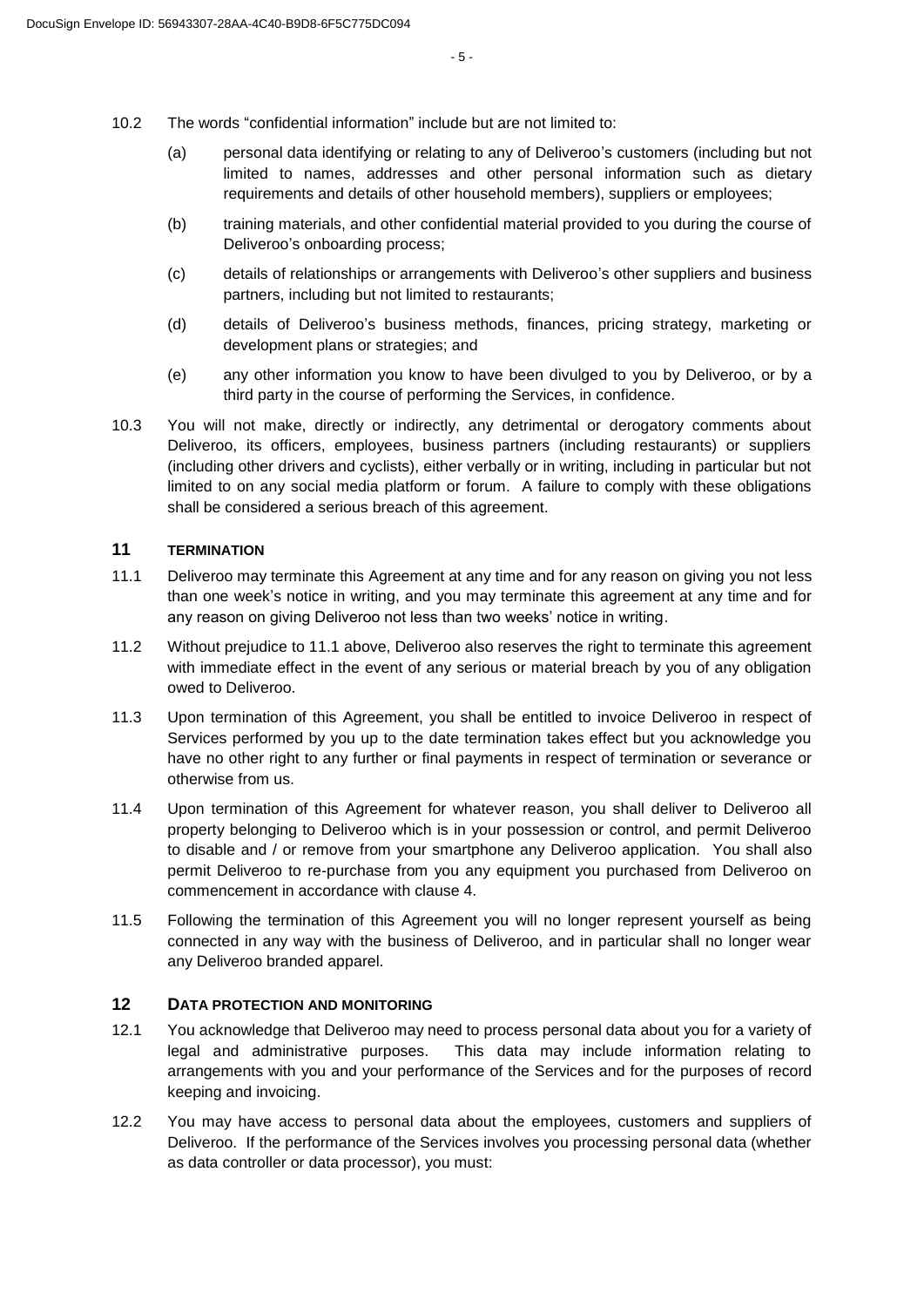- (a) act only on instructions from Deliveroo or as set out in this Agreement; and
- (b) take appropriate technical and organisational measures to keep the data secure and protect against unauthorised or unlawful processing of such data and against accidental loss or destruction of, or damage to, such data.

### **13 MISCELLANEOUS**

- 13.1 Deliveroo reserves the right in its sole discretion to make changes to the terms of this Agreement at any time upon written notice to you.
- 13.2 No person other than you and Deliveroo may enforce any term of this Agreement.
- 13.3 This Agreement contains the whole agreement between you and Deliveroo in connection with your engagement by Deliveroo and you confirm that you are not entering into the Agreement in reliance upon any oral or written representations made to you by or on behalf of Deliveroo.
- 13.4 This Agreement is personal to you and may not be assigned to a third party without Deliveroo's express written agreement.
- 13.5 This Agreement will be governed by the laws of England and Wales and the Courts of England and Wales will have non-exclusive jurisdiction to adjudicate any disputes arising under it.

**Signed** ……………………………………. **Dated** ……………………………..

**The Supplier**

DocuSianed by: Schastian Gilbert

**Signed** ……………………………………. **Dated** ……………………………..

**On behalf of Deliveroo**